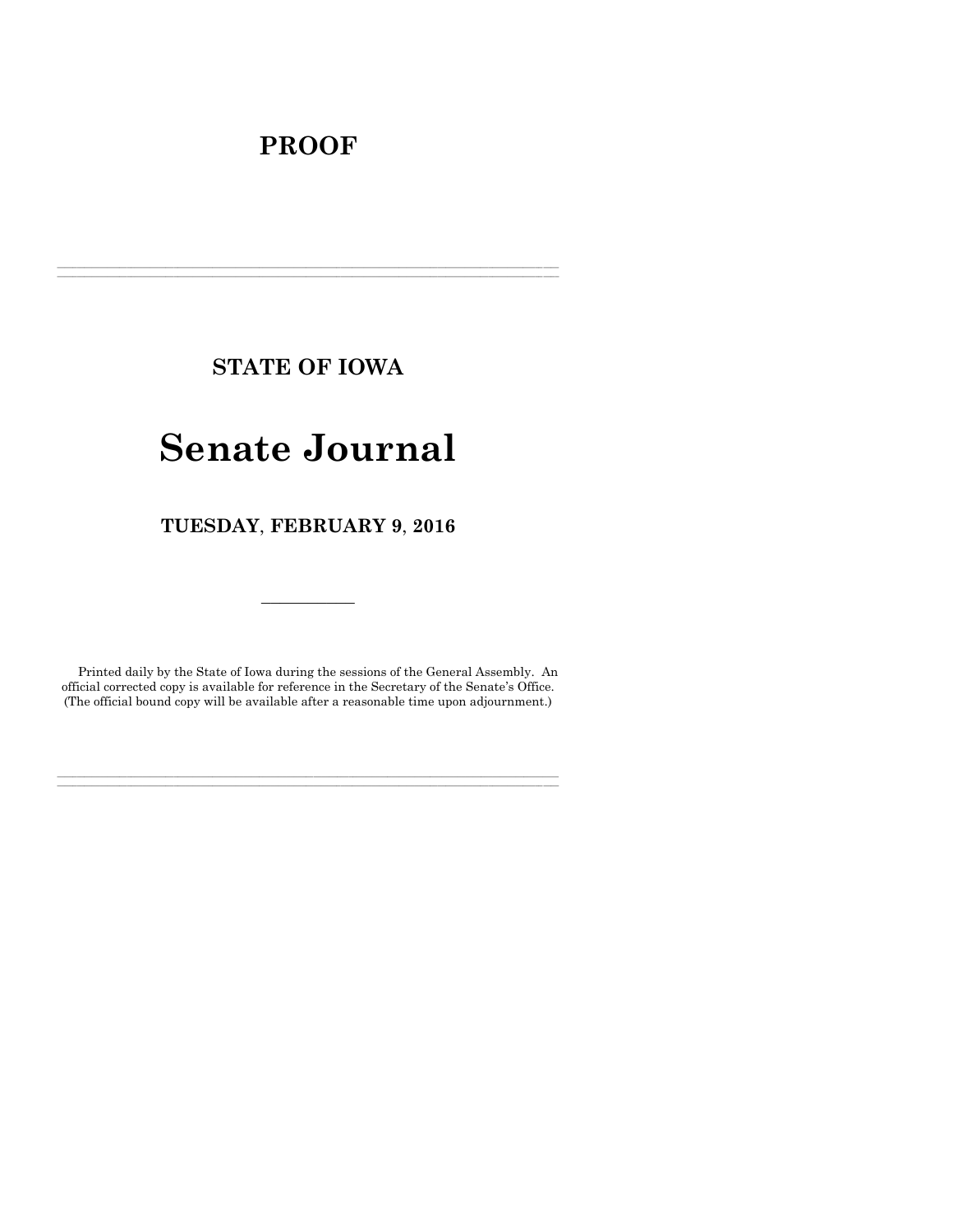## **JOURNAL OF THE SENATE**

 $\frac{1}{2}$ 

#### THIRTIETH CALENDAR DAY EIGHTEENTH SESSION DAY

Senate Chamber Des Moines, Iowa, Tuesday, February 9, 2016

The Senate met in regular session at 9:01 a.m., President Pro Tempore Sodders presiding.

Prayer was offered by Reverend Lindsay James, pastor of the Westminster Presbyterian Church in Dubuque, Iowa. She was the guest of Senators Jochum and Bowman.

## PLEDGE OF ALLEGIANCE

The Pledge of Allegiance was led by Senate Page Lindsay Larkin.

The Journal of Monday, February 8, 2016, was approved.

## RECESS

On motion of Senator Gronstal, the Senate recessed at 9:09 a.m. until 11:30 a.m.

## RECONVENED

The Senate reconvened at 11:34 a.m., President Pro Tempore Sodders presiding.

## CONSIDERATION OF BILLS (Regular Calendar)

Senator Gronstal asked and received unanimous consent to take up for consideration Senate Files 2093 and 2092.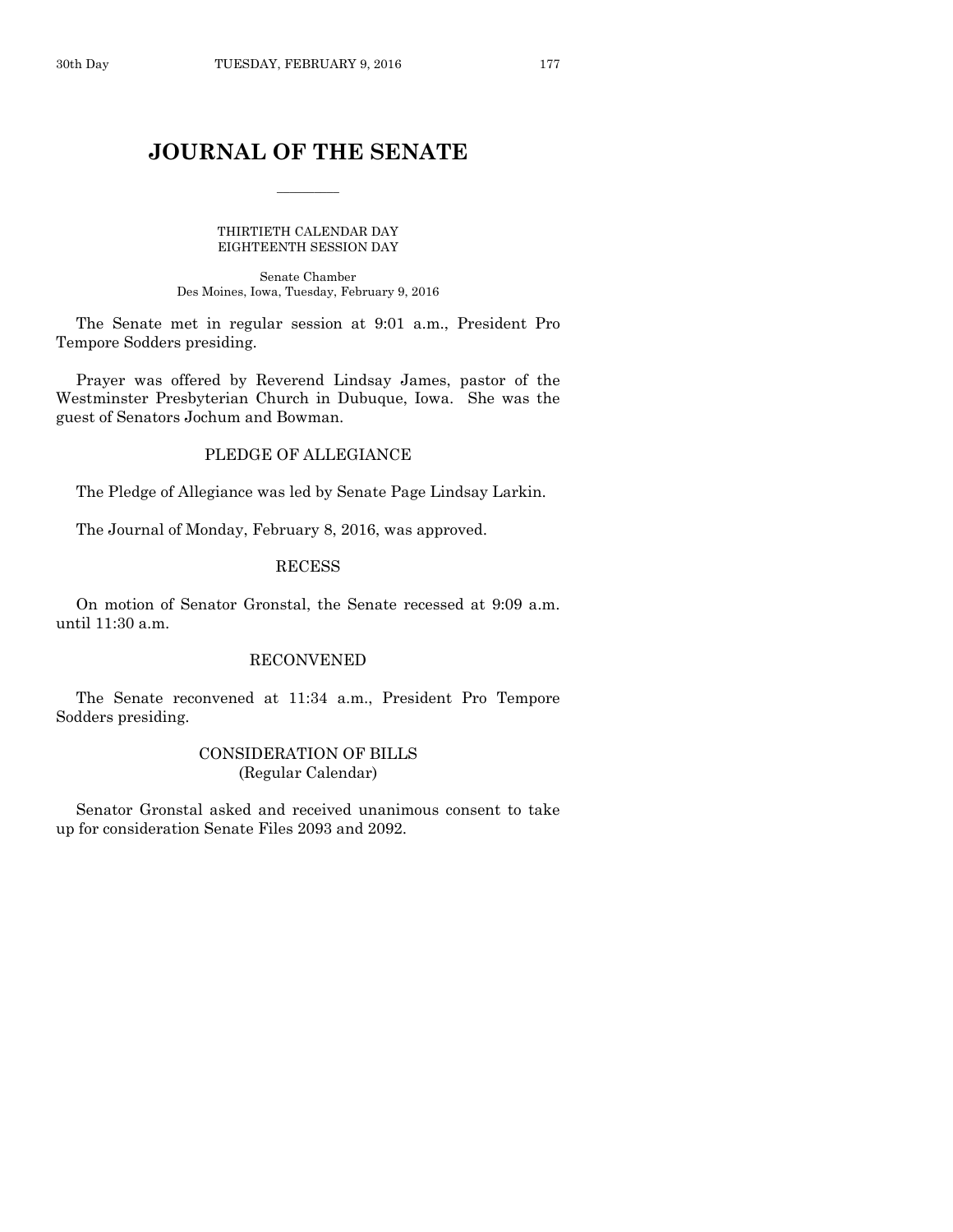## **[Senate File 2093](http://coolice.legis.iowa.gov/Cool-ICE/default.asp?Category=billinfo&Service=Billbook&frame=1&GA=86&hbill=SF2093)**

On motion of Senator Quirmbach, **[Senate File 2093](http://coolice.legis.iowa.gov/Cool-ICE/default.asp?Category=billinfo&Service=Billbook&frame=1&GA=86&hbill=SF2093)**, a bill for an act establishing the state percent of growth for the school budget year beginning July 1, 2017, was taken up for consideration.

Senator Quirmbach moved that the bill be read the last time now and placed upon its passage, which motion prevailed by a voice vote, and the bill was read the last time.

On the question "Shall the bill pass?" [\(S.F. 2093\)](http://coolice.legis.iowa.gov/Cool-ICE/default.asp?Category=billinfo&Service=Billbook&frame=1&GA=86&hbill=SF2093), the vote was:

Yeas, 26:

| Allen     | Dearden  | Jochum       | Schoenjahn |
|-----------|----------|--------------|------------|
| Bisignano | Dotzler  | Kinney       | Seng       |
| Bolkcom   | Dvorsky  | Mathis       | Sodders    |
| Bowman    | Gronstal | McCoy        | Taylor     |
| Brase     | Hart     | Petersen     | Wilhelm    |
| Courtney  | Hogg     | Quirmbach    |            |
| Danielson | Horn     | Ragan        |            |
| Nays, 24: |          |              |            |
| Anderson  | Costello | Kapucian     | Shipley    |
| Behn      | Dix      | Kraayenbrink | Sinclair   |
| Bertrand  | Feenstra | Rozenboom    | Smith      |
| Breitbach | Garrett  | Schneider    | Whitver    |
| Chapman   | Guth     | Schultz      | Zaun       |
| Chelgren  | Johnson  | Segebart     | Zumbach    |
|           |          |              |            |

Absent, none.

The bill, having received a constitutional majority, was declared to have passed the Senate and the title was agreed to.

## **[Senate File 2092](http://coolice.legis.iowa.gov/Cool-ICE/default.asp?Category=billinfo&Service=Billbook&frame=1&GA=86&hbill=SF2092)**

On motion of Senator Quirmbach, **[Senate File 2092](http://coolice.legis.iowa.gov/Cool-ICE/default.asp?Category=billinfo&Service=Billbook&frame=1&GA=86&hbill=SF2092)**, a bill for an act establishing the categorical state percent of growth for the school budget year beginning July 1, 2017, was taken up for consideration.

Senator Zaun offered amendment S-[5003,](http://coolice.legis.iowa.gov/Cool-ICE/default.asp?Category=billinfo&Service=Billbook&frame=1&GA=86&hbill=S5003) filed by Senator Zaun, et al., from the floor to page 1 and amending the title page of the bill.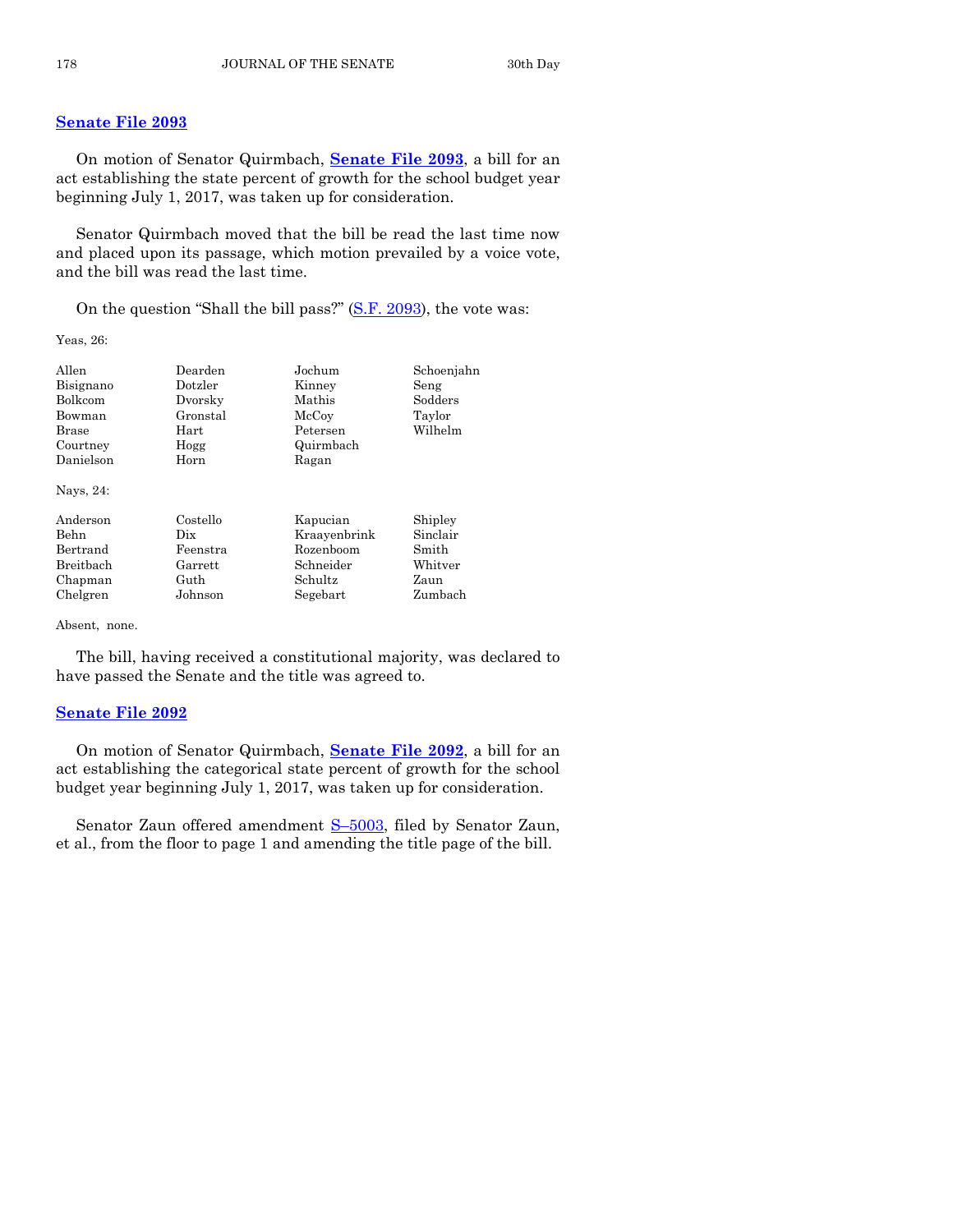Senator Quirmbach raised the point of order that amendment S–[5003](http://coolice.legis.iowa.gov/Cool-ICE/default.asp?Category=billinfo&Service=Billbook&frame=1&GA=86&hbill=S5003) was not germane to the bill.

The Chair ruled the point well-taken and amendment S-[5003](http://coolice.legis.iowa.gov/Cool-ICE/default.asp?Category=billinfo&Service=Billbook&frame=1&GA=86&hbill=S5003) out of order.

Senator Quirmbach moved that the bill be read the last time now and placed upon its passage, which motion prevailed by a voice vote, and the bill was read the last time.

On the question "Shall the bill pass?" [\(S.F. 2092\)](http://coolice.legis.iowa.gov/Cool-ICE/default.asp?Category=billinfo&Service=Billbook&frame=1&GA=86&hbill=SF2092), the vote was:

Yeas, 26:

| Allen<br>Bisignano | Dearden<br>Dotzler | Jochum<br>Kinney | Schoenjahn<br>Seng |
|--------------------|--------------------|------------------|--------------------|
| Bolkcom            | Dvorsky            | Mathis           | Sodders            |
| Bowman             | Gronstal           | McCoy            | Taylor             |
| Brase              | Hart               | Petersen         | Wilhelm            |
| Courtney           | Hogg               | Quirmbach        |                    |
| Danielson          | Horn               | Ragan            |                    |
| Nays, 24:          |                    |                  |                    |
| Anderson           | Costello           | Kapucian         | Shipley            |
| Behn               | Dix                | Kraayenbrink     | Sinclair           |
| Bertrand           | Feenstra           | Rozenboom        | Smith              |
| Breitbach          | Garrett            | Schneider        | Whitver            |
| Chapman            | Guth               | Schultz          | Zaun               |
| Chelgren           | Johnson            | Segebart         | Zumbach            |

Absent, none.

The bill, having received a constitutional majority, was declared to have passed the Senate and the title was agreed to.

## IMMEDIATELY MESSAGED

Senator Gronstal asked and received unanimous consent that **Senate Files 2092** and **2093** be **immediately messaged** to the House.

## ADJOURNMENT

On motion of Senator Gronstal, the Senate adjourned at 12:15 p.m. until 9:00 a.m., Wednesday, February 10, 2016.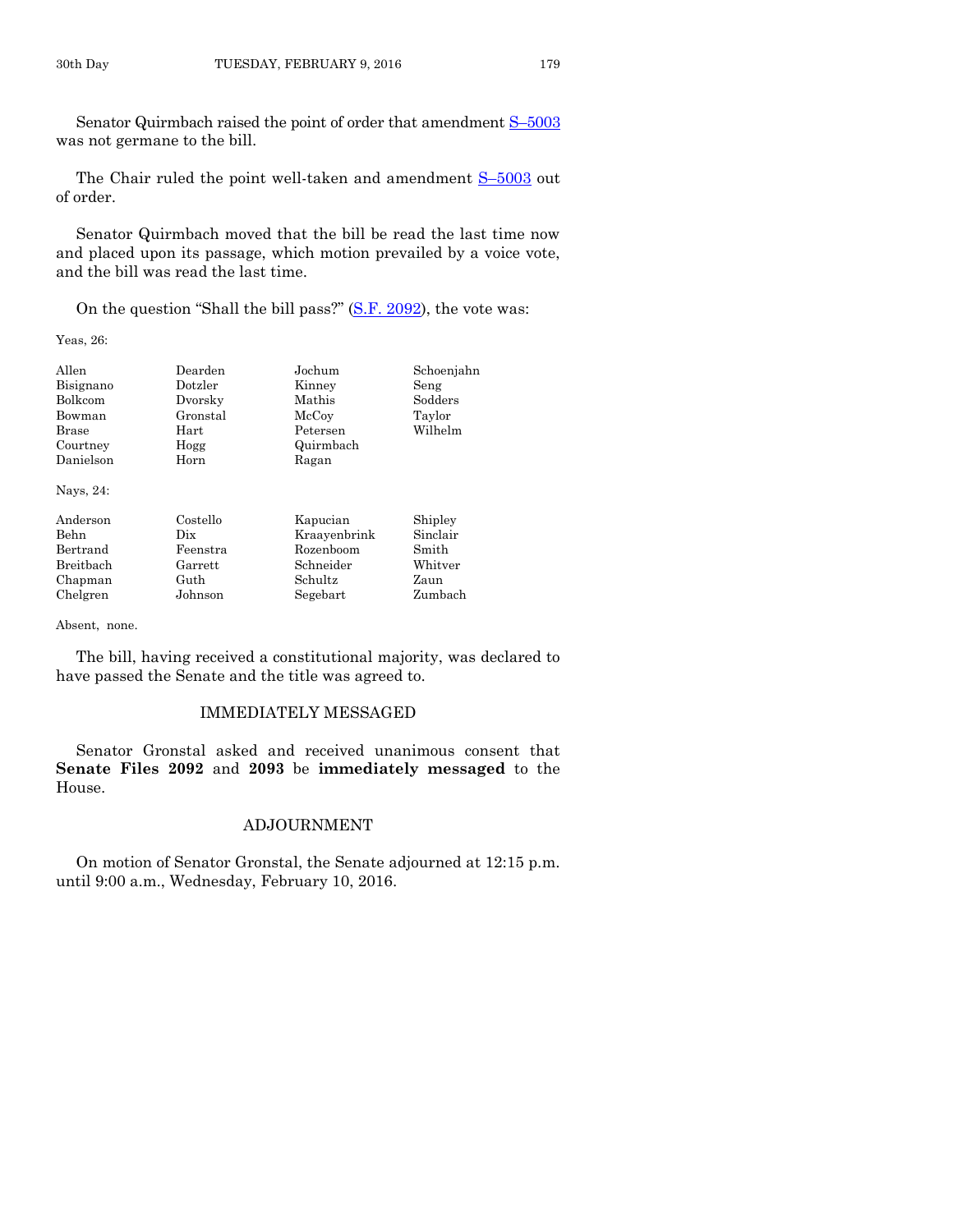## **APPENDIX**

## COMMUNICATION RECEIVED

The following communication was received in the office of the Secretary of the Senate and placed on file in the Legislative Services Agency:

#### WORLD FOOD PRIZE FOUNDATION

Annual Report, pursuant to 2007 Iowa Acts, Chapter 212, section 3. Report received on February 9, 2016.

## CERTIFICATE OF RECOGNITION

The Secretary of the Senate issued the following certificate of recognition:

Dave and Angie Burmahl Family—For achieving the 2016 Gary Wergin Good Farm Neighbor Award. Senator Bowman.

## REPORTS OF COMMITTEE MEETINGS

#### **COMMERCE**

**Convened:** Tuesday, February 9, 2016, 2:05 p.m.

**Members Present:** Petersen, Chair; McCoy, Vice Chair; Anderson, Ranking Member; Allen, Bertrand, Bolkcom, Courtney, Mathis, Schneider, Schoenjahn, Seng, Sinclair, Smith, Sodders, and Zumbach.

**Members Absent:** None.

**Committee Business:** Clean Energy Plan presentation by DNR.

**Adjourned:** 2:40 p.m.

#### **ECONOMIC GROWTH**

**Convened:** Tuesday, February 9, 2016, 1:00 p.m.

**Members Present:** Hart, Chair; Sodders, Vice Chair; Chelgren, Ranking Member; Anderson, Bisignano, Bowman, Breitbach, Chapman, Danielson, Dotzler, Guth, Mathis, Schneider, Taylor, and Wilhelm.

**Members Absent:** None.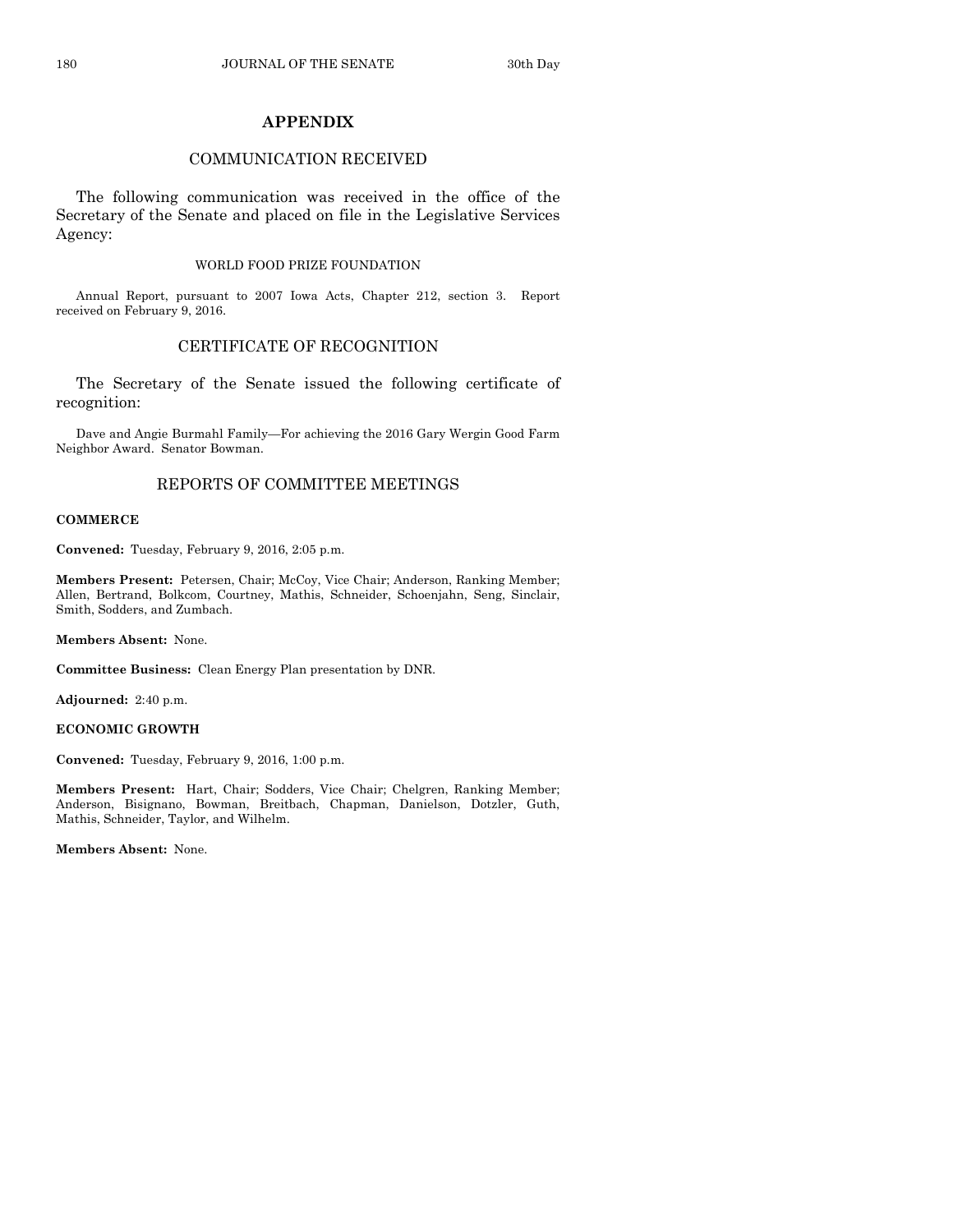**Committee Business:** Passed [SSB 3050.](http://coolice.legis.iowa.gov/Cool-ICE/default.asp?Category=billinfo&Service=Billbook&frame=1&GA=86&hbill=SSB3050) Presentation on Iowa Wind Power and Solar Energy Supply Chain Businesses by Nathaniel Baer, Iowa Environmental Council, Energy Program Director; Josh Mandelbaum, Environmental Law and Policy Center, Staff Attorney; and Brad Duggan, Van Meter Inc., Renewable Energy Project Manager.

**Adjourned:** 1:50 p.m.

#### **HUMAN RESOURCES**

**Convened:** Monday, February 8, 2016, 4:30 p.m.

**Members Present:** Mathis, Chair; Ragan, Vice Chair; Johnson, Ranking Member; Allen, Bolkcom, Costello, Dotzler, Garrett, Jochum, Segebart, Taylor, and Wilhelm.

**Members Absent:** Chelgren (excused).

**Committee Business:** Approved [SSB 3066,](http://coolice.legis.iowa.gov/Cool-ICE/default.asp?Category=billinfo&Service=Billbook&frame=1&GA=86&hbill=SSB3066) as amended; approved [SSB 3073](http://coolice.legis.iowa.gov/Cool-ICE/default.asp?Category=billinfo&Service=Billbook&frame=1&GA=86&hbill=SSB3073) and [SSB](http://coolice.legis.iowa.gov/Cool-ICE/default.asp?Category=billinfo&Service=Billbook&frame=1&GA=86&hbill=SSB3081)   $3081$ . Passed SF  $2032$  and SF  $2049$ , both as amended.

**Adjourned:** 5:10 p.m.

#### **STATE GOVERNMENT**

**Convened:** Monday, February 8, 2016, 3:30 p.m.

**Recessed:** 3:35 p.m.

**Reconvened:** 4:00 p.m.

**Members Present:** Danielson, Chair; Courtney, Vice Chair; Bertrand, Ranking Member; Bowman, Chapman, Dearden, Dvorsky, Feenstra, Horn, Johnson, Petersen, Schoenjahn, Schultz, and Whitver.

**Members Absent:** McCoy (excused).

**Committee Business:** Passed [SF 2001;](http://coolice.legis.iowa.gov/Cool-ICE/default.asp?Category=billinfo&Service=Billbook&frame=1&GA=86&hbill=SF2001) approved SSBs 3011, 3052, and 3068.

**Adjourned:** 4:15 p.m.

#### **ADMINISTRATION AND REGULATION APPROPRIATIONS SUBCOMMITTEE**

**Convened:** Tuesday, February 9, 2016, 10:00 a.m.

**Members Present:** Brase, Chair; Danielson, Vice Chair; Zumbach, Ranking Member; Allen, and Guth.

**Members Absent:** None.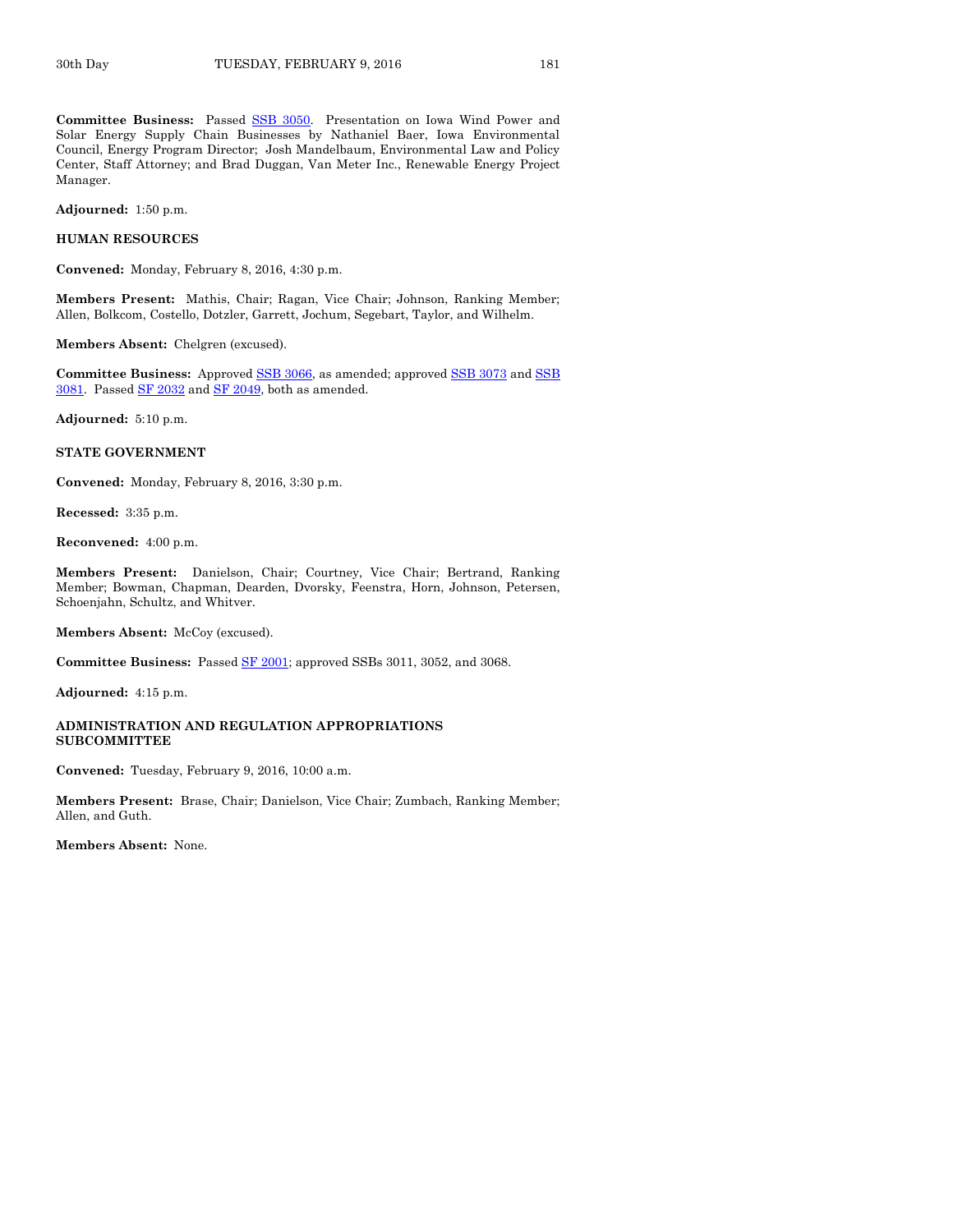**Committee Business:** Presentations by Utilities Board Chair, Geri Huser and State Treasurer, Michael Fitzgerald.

**Adjourned:** 11:00 a.m.

## **ECONOMIC DEVELOPMENT APPROPRIATIONS SUBCOMMITTEE**

**Convened:** Tuesday, February 9, 2016, 10:05 a.m.

**Members Present:** Dotzler, Chair; Hart, Vice Chair; Schneider, Ranking Member; Bisignano, and Smith.

**Members Absent:** None.

**Committee Business:** Presentations by Iowa Workforce Development.

**Adjourned:** 11:10 a.m.

#### **HEALTH AND HUMAN SERVICES APPROPRIATIONS SUBCOMMITTEE**

**Convened:** Thursday, February 4, 2016, 10:00 a.m.

**Members Present:** Ragan, Chair; Bolkcom, Vice Chair; Segebart, Ranking Member; Dvorsky, and Johnson.

**Members Absent:** None.

**Committee Business:** Organizational meeting.

**Adjourned:** 11:30 a.m.

#### **JUSTICE SYSTEMS APPROPRIATIONS SUBCOMMITTEE**

**Convened:** Tuesday, February 9, 2016, 10:00 a.m.

**Members Present:** Courtney, Chair; Hogg, Vice Chair; Garrett, Ranking Member; Chelgren, and Taylor.

**Members Absent:** None.

**Committee Business:** Organizational meeting.

**Adjourned:** 11:10 a.m.

#### **TRANSPORTATION, INFRASTRUCTURE, AND CAPITALS APPROPRIATIONS SUBCOMMITTEE**

**Convened:** Thursday, January 14, 2016, 10:35 a.m.

**Members Present:** McCoy, Chair; Bowman, Vice Chair; and Petersen.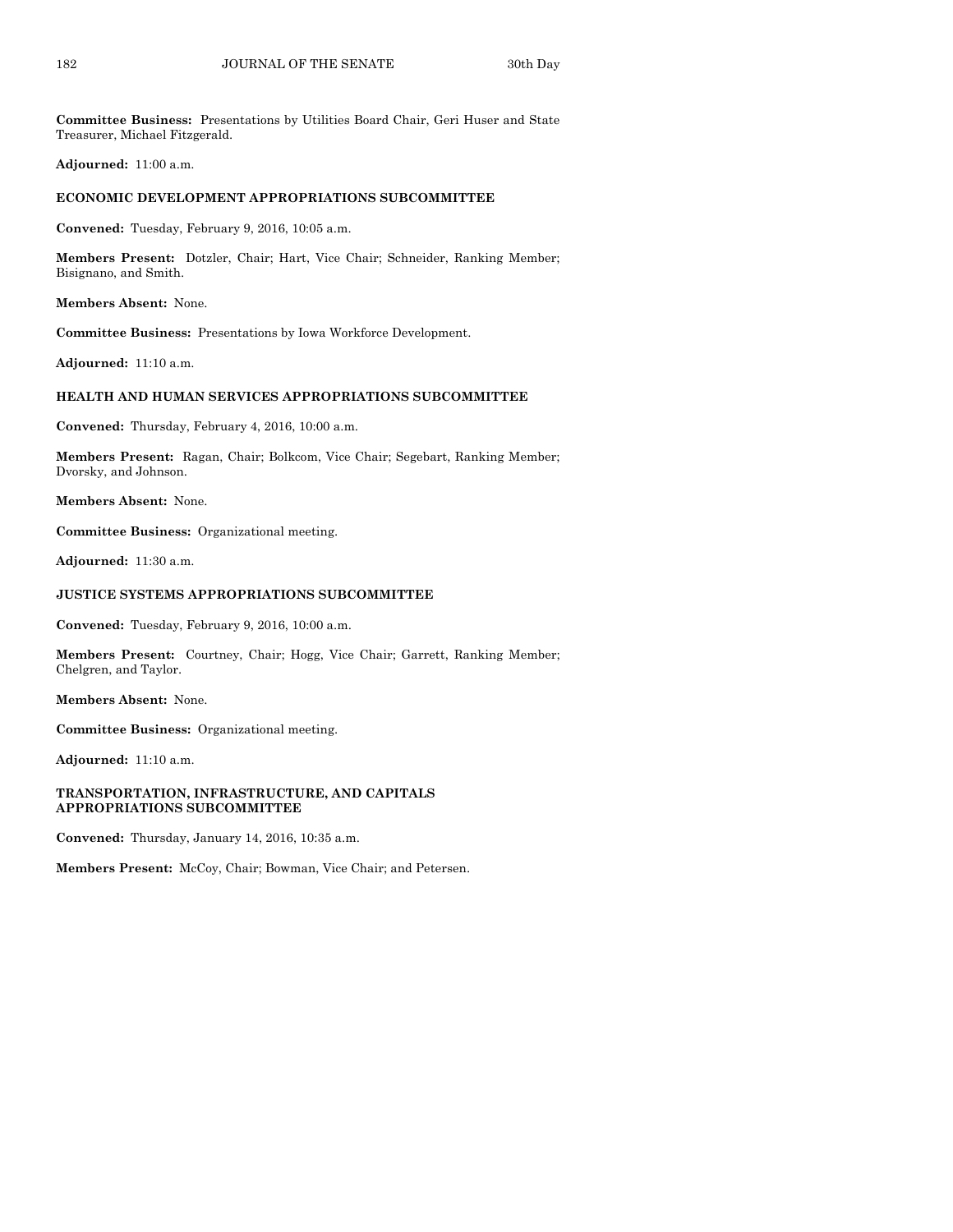**Members Absent:** Kapucian, Ranking Member; and Anderson (both excused).

**Committee Business:** Organizational meeting.

**Adjourned:** 10:50 a.m.

**ALSO:**

**Convened:** Tuesday, January 19, 2016, 1:10 p.m.

**Members Present:** McCoy, Chair; Bowman, Vice Chair; Anderson, and Petersen.

**Members Absent:** Kapucian, Ranking Member (excused).

**Committee Business:** Organizational meeting.

**Adjourned:** 1:40 p.m.

**ALSO:**

**Convened:** Thursday, January 21, 2016, 10:05 a.m.

**Members Present:** McCoy, Chair; Bowman, Vice Chair; Kapucian, Ranking Member; Anderson, and Petersen.

**Members Absent:** None.

**Committee Business:** Organizational meeting.

**Adjourned:** 11:25 a.m.

**ALSO:**

**Convened:** Tuesday, January 26, 2016, 10:10 a.m.

**Members Present:** McCoy, Chair; Bowman, Vice Chair; Kapucian, Ranking Member; and Petersen.

**Members Absent:** Anderson (excused).

**Committee Business:** Organizational meeting.

**Adjourned:** 11:30 a.m.

**ALSO:**

**Convened:** Thursday, January 28, 2016, 10:05 a.m.

**Members Present:** McCoy, Chair; Bowman, Vice Chair; Kapucian, Ranking Member; Anderson, and Petersen.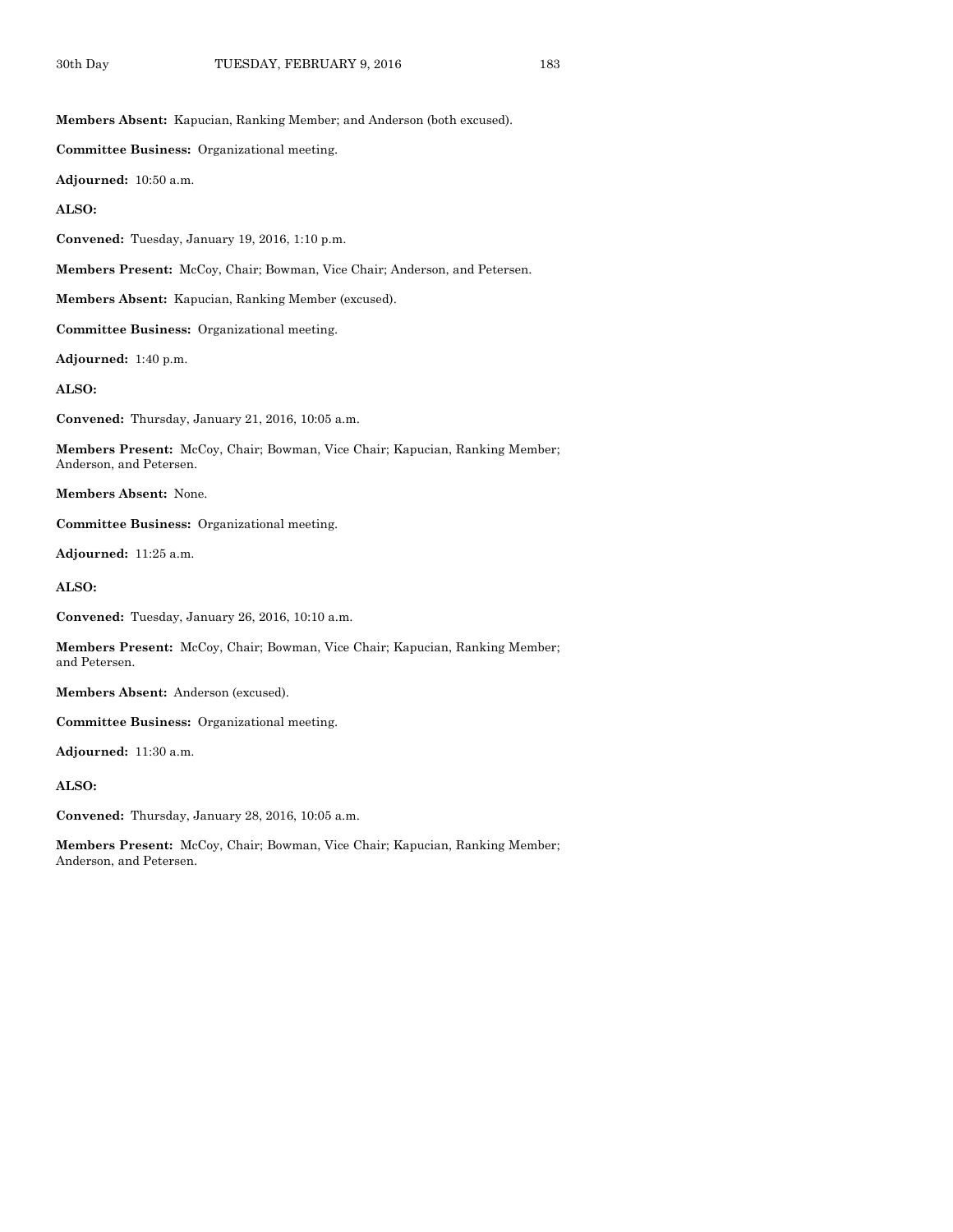**Members Absent:** None.

**Committee Business:** Organizational meeting.

**Adjourned:** 10:55 a.m.

**ALSO:**

**Convened:** Wednesday, February 3, 2016, 10:10 a.m.

**Members Present:** McCoy, Chair; Bowman, Vice Chair; Kapucian, Ranking Member; Anderson, and Petersen.

**Members Absent:** None.

**Committee Business:** Organizational meeting.

**Adjourned:** 11:10 a.m.

**ALSO:**

**Convened:** Thursday, February 4, 2016, 10:10 a.m.

**Members Present:** McCoy, Chair; Bowman, Vice Chair; Kapucian, Ranking Member; and Petersen.

**Members Absent:** Anderson (excused).

**Committee Business:** Organizational meeting.

**Adjourned:** 11:10 a.m.

## INTRODUCTION OF BILLS

**[Senate File 2126](http://coolice.legis.iowa.gov/Cool-ICE/default.asp?Category=billinfo&Service=Billbook&frame=1&GA=86&hbill=SF2126)**, by Bolkcom, a bill for an act requiring authorization by the general assembly and governor prior to implementation of all federally approved Medicaid state plan amendments and waivers.

Read first time under Rule 28 and referred to committee on **Human Resources**.

**[Senate File 2127](http://coolice.legis.iowa.gov/Cool-ICE/default.asp?Category=billinfo&Service=Billbook&frame=1&GA=86&hbill=SF2127)**, by Petersen, Jochum, and McCoy, a bill for an act concerning the establishment of a process for the debarment of a person from entering into certain state contracts with a state agency.

Read first time under Rule 28 and referred to committee on **State Government**.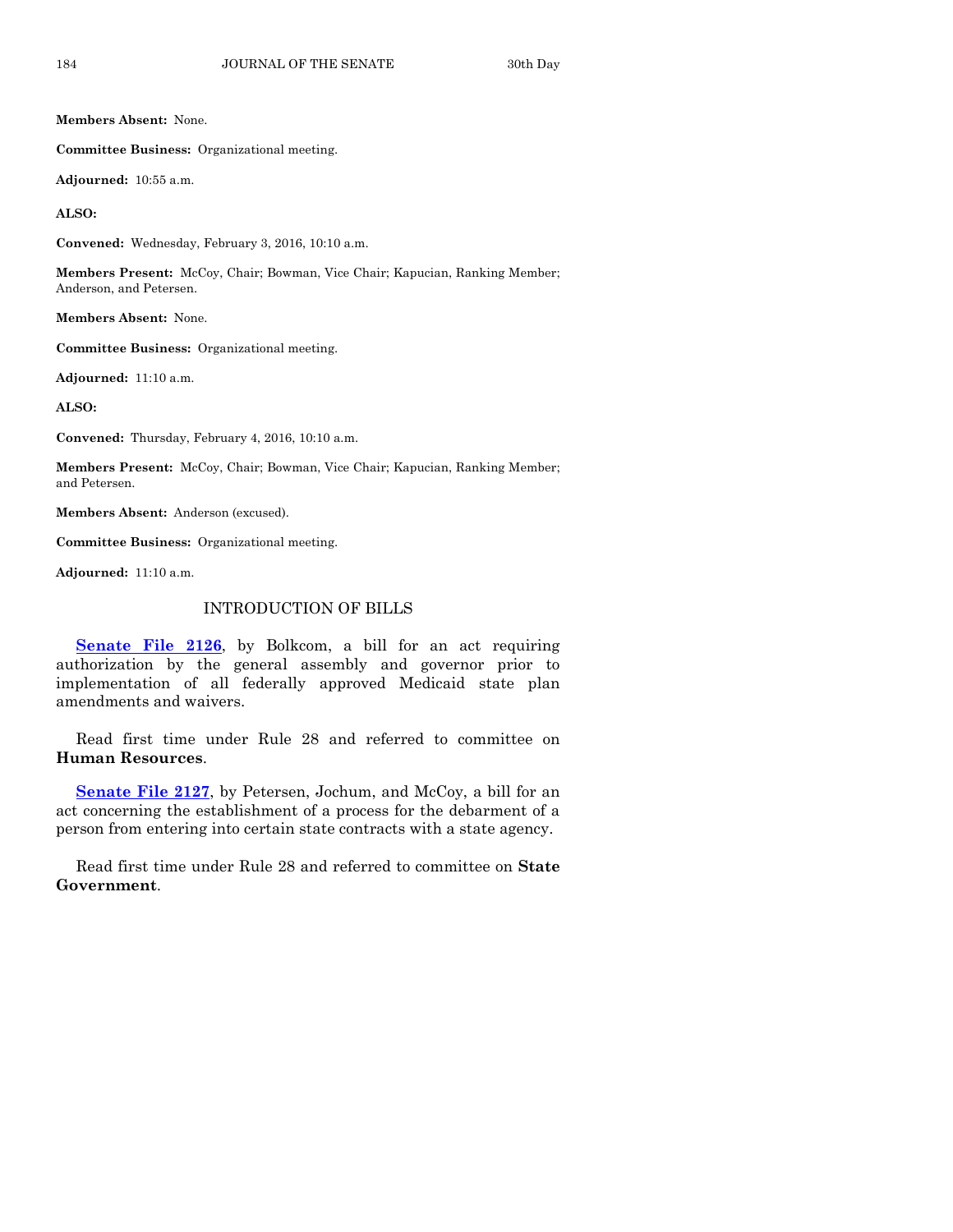**[Senate File 2128](http://coolice.legis.iowa.gov/Cool-ICE/default.asp?Category=billinfo&Service=Billbook&frame=1&GA=86&hbill=SF2128)**, by Bolkcom, a bill for an act relating to midwives and the practice of midwifery and making a penalty applicable.

Read first time under Rule 28 and referred to committee on **State Government**.

**[Senate File 2129](http://coolice.legis.iowa.gov/Cool-ICE/default.asp?Category=billinfo&Service=Billbook&frame=1&GA=86&hbill=SF2129)**, by Petersen, a bill for an act concerning administrative law judges appointed or employed by the public employment relations board.

Read first time under Rule 28 and referred to committee on **Labor and Business Relations**.

**[Senate File 2130](http://coolice.legis.iowa.gov/Cool-ICE/default.asp?Category=billinfo&Service=Billbook&frame=1&GA=86&hbill=SF2130)**, by Hogg, a bill for an act establishing a safe routes to school program and fund.

Read first time under Rule 28 and referred to committee on **Transportation**.

**[Senate File 2131](http://coolice.legis.iowa.gov/Cool-ICE/default.asp?Category=billinfo&Service=Billbook&frame=1&GA=86&hbill=SF2131)**, by Sinclair, a bill for an act relating to the credit hours of educational assistance under the national guard educational assistance program.

Read first time under Rule 28 and referred to committee on **Education**.

**[Senate File 2132](http://coolice.legis.iowa.gov/Cool-ICE/default.asp?Category=billinfo&Service=Billbook&frame=1&GA=86&hbill=SF2132)**, by Sinclair, a bill for an act relating to varsity interscholastic athletic contests and athletic competitions eligibility limitations for pupils who participate in open enrollment, and including effective date and retroactive applicability provisions.

Read first time under Rule 28 and referred to committee on **Education**.

**[Senate File 2133](http://coolice.legis.iowa.gov/Cool-ICE/default.asp?Category=billinfo&Service=Billbook&frame=1&GA=86&hbill=SF2133)**, by Chelgren, a bill for an act allowing the baiting of deer on private property and providing penalties.

Read first time under Rule 28 and referred to committee on **Natural Resources and Environment**.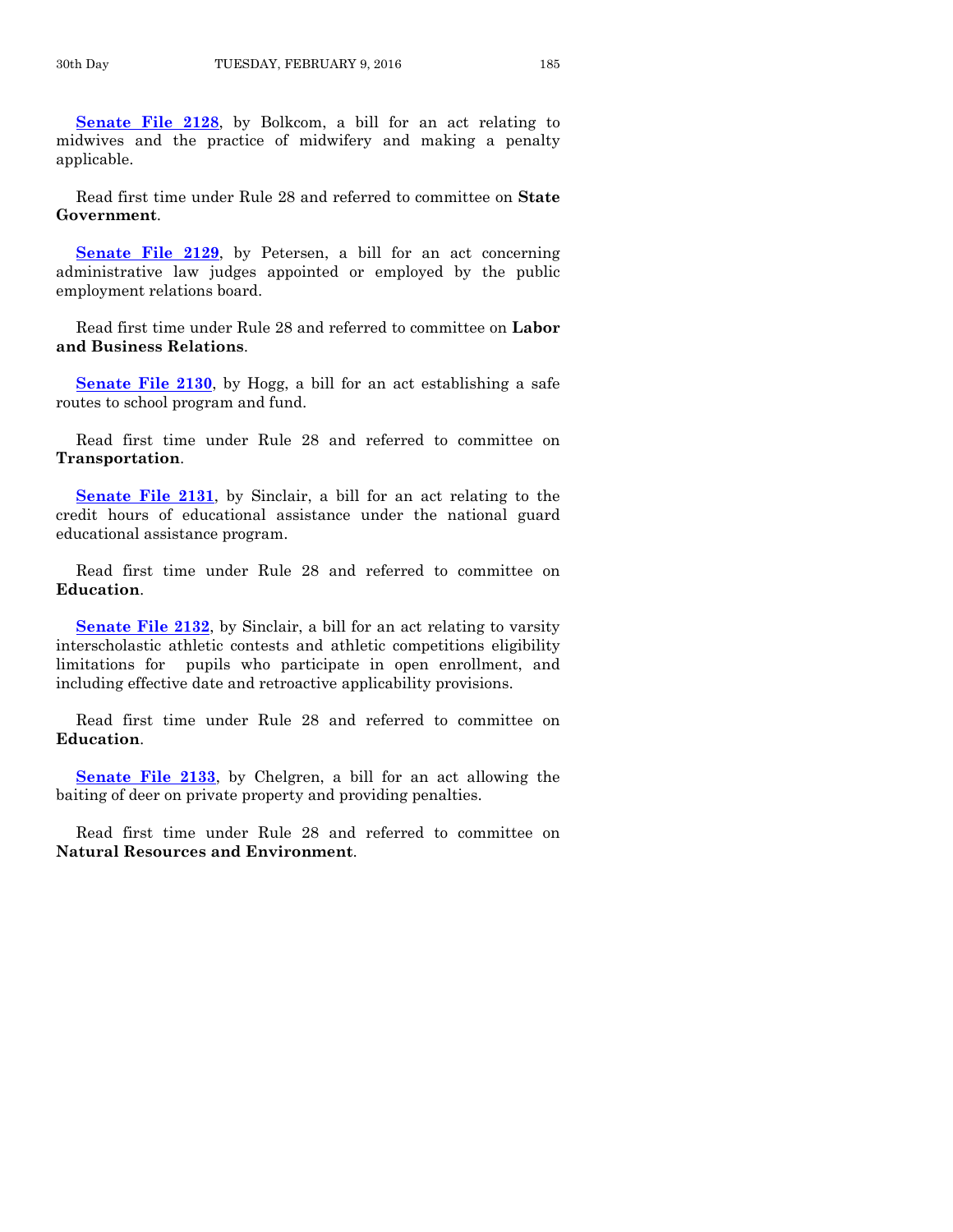**[Senate File 2134](http://coolice.legis.iowa.gov/Cool-ICE/default.asp?Category=billinfo&Service=Billbook&frame=1&GA=86&hbill=SF2134)**, by Kinney, a bill for an act allowing the use of a leashed dog to retrieve a wounded deer and providing a penalty.

Read first time under Rule 28 and referred to committee on **Natural Resources and Environment**.

**[Senate File 2135](http://coolice.legis.iowa.gov/Cool-ICE/default.asp?Category=billinfo&Service=Billbook&frame=1&GA=86&hbill=SF2135)**, by Schoenjahn, a bill for an act providing for the regulation of anhydrous ammonia containers, and making penalties applicable.

Read first time under Rule 28 and referred to committee on **Agriculture**.

**[Senate File 2136](http://coolice.legis.iowa.gov/Cool-ICE/default.asp?Category=billinfo&Service=Billbook&frame=1&GA=86&hbill=SF2136)**, by committee on Human Resources, a bill for an act requiring immunization against meningococcal disease for certain students.

Read first time under Rule 28 and **placed on calendar**.

**[Senate File 2137](http://coolice.legis.iowa.gov/Cool-ICE/default.asp?Category=billinfo&Service=Billbook&frame=1&GA=86&hbill=SF2137)**, by Feenstra, Rozenboom, Sinclair, Schultz, Segebart, Garrett, Kraayenbrink, Shipley, Anderson, Johnson, Zumbach, Chapman, Schneider, Whitver, Guth, Costello, Breitbach, Kapucian, Chelgren, Behn, Dix, Bertrand, Smith, and Zaun, a bill for an act temporarily updating the Code references to the Internal Revenue Code and decoupling from certain federal bonus depreciation provisions, and including effective date and retroactive applicability provisions.

Read first time under Rule 28 and referred to committee on **Ways and Means**.

**[Senate File 2138](http://coolice.legis.iowa.gov/Cool-ICE/default.asp?Category=billinfo&Service=Billbook&frame=1&GA=86&hbill=SF2138)**, by Bisignano, a bill for an act prohibiting the mistreatment of animals other than livestock and wild animals, providing reporting requirements, providing for criminal offenses, and including penalties.

Read first time under Rule 28 and referred to committee on **Judiciary**.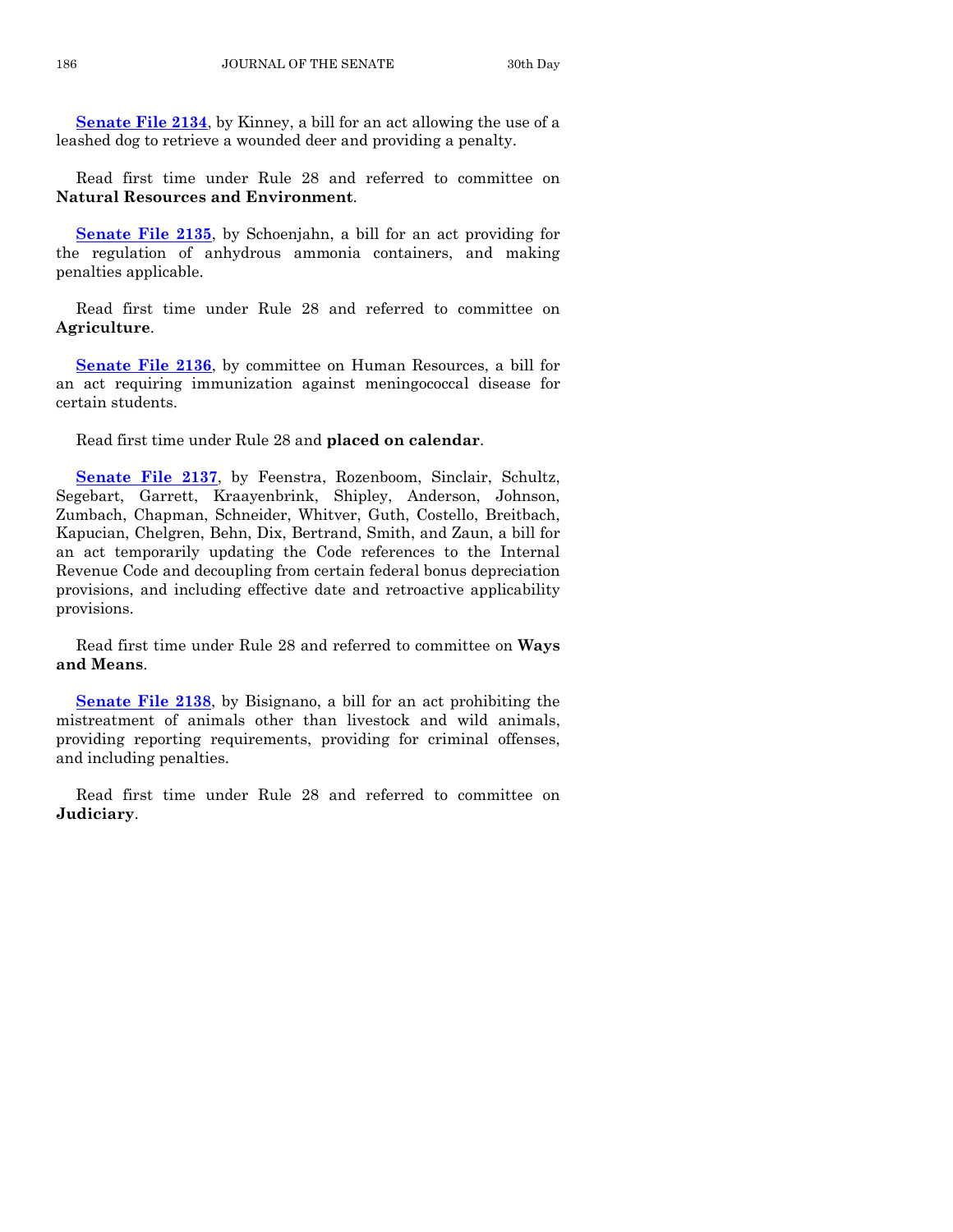**[Senate File 2139](http://coolice.legis.iowa.gov/Cool-ICE/default.asp?Category=billinfo&Service=Billbook&frame=1&GA=86&hbill=SF2139)**, by Schneider, a bill for an act relating to the disposition of unused property that was acquired by condemnation and including effective date and applicability provisions.

Read first time under Rule 28 and referred to committee on **Judiciary**.

**[Senate File 2140](http://coolice.legis.iowa.gov/Cool-ICE/default.asp?Category=billinfo&Service=Billbook&frame=1&GA=86&hbill=SF2140)**, by Rozenboom, Johnson, Sinclair, Chelgren, Behn, Zaun, Schultz, Kraayenbrink, Kapucian, Dix, Bertrand, Chapman, Feenstra, Anderson, Segebart, Costello, Guth, Breitbach, Smith, Schneider, Whitver, Shipley, Garrett, and Zumbach, a bill for an act prohibiting certain actions regarding fetal body parts and providing penalties.

Read first time under Rule 28 and referred to committee on **Human Resources**.

**[Senate File 2141](http://coolice.legis.iowa.gov/Cool-ICE/default.asp?Category=billinfo&Service=Billbook&frame=1&GA=86&hbill=SF2141)**, by Kinney, a bill for an act relating to the reporting of child abuse of a child who has been sexually abused or prostituted by a person other than a caretaker and making penalties applicable.

Read first time under Rule 28 and referred to committee on **Human Resources**.

**[Senate File 2142](http://coolice.legis.iowa.gov/Cool-ICE/default.asp?Category=billinfo&Service=Billbook&frame=1&GA=86&hbill=SF2142)**, by committee on State Government, a bill for an act relating to voter registration and voting by lowering the age at which a person may register to vote and the age at which a registered voter is eligible to vote in a primary election.

Read first time under Rule 28 and **placed on calendar**.

**[Senate File 2143](http://coolice.legis.iowa.gov/Cool-ICE/default.asp?Category=billinfo&Service=Billbook&frame=1&GA=86&hbill=SF2143)**, by committee on State Government, a bill for an act relating to public disclosure of the receipt of certain gifts, bequests, and honoraria and making penalties applicable.

Read first time under Rule 28 and **placed on calendar**.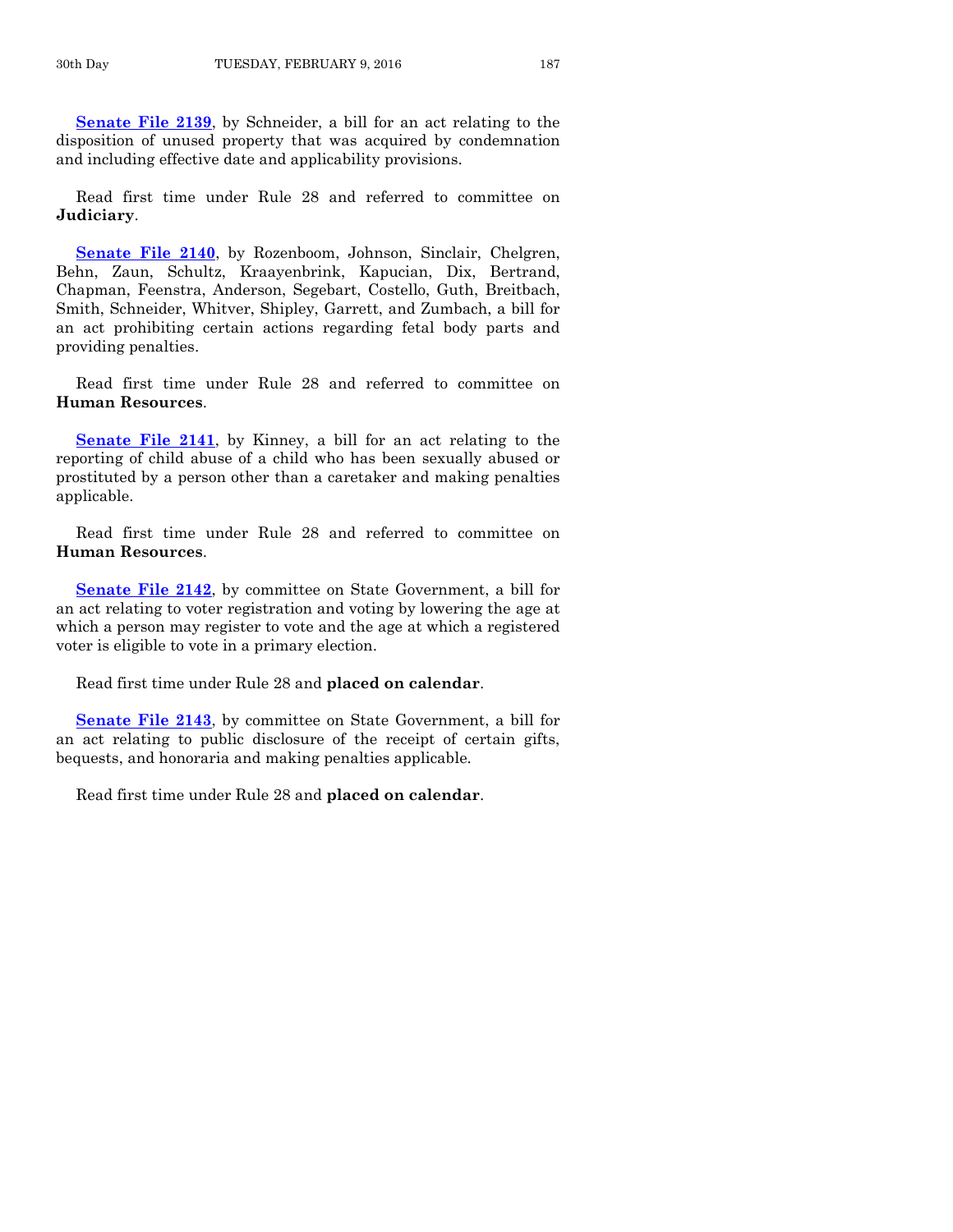**[Senate File 2144](http://coolice.legis.iowa.gov/Cool-ICE/default.asp?Category=billinfo&Service=Billbook&frame=1&GA=86&hbill=SF2144)**, by committee on Human Resources, a bill for an act relating to the disclosure of behavioral health information for the purpose of patient care coordination, and including effective date provisions.

Read first time under Rule 28 and **placed on calendar**.

## STUDY BILLS RECEIVED

## **[SSB 3116](http://coolice.legis.iowa.gov/Cool-ICE/default.asp?Category=billinfo&Service=Billbook&frame=1&GA=86&hbill=SSB3116) State Government**

Providing an automated dispensing device privilege for certain liquor control licensees and beer and wine permittees.

## **[SSB 3117](http://coolice.legis.iowa.gov/Cool-ICE/default.asp?Category=billinfo&Service=Billbook&frame=1&GA=86&hbill=SSB3117) State Government**

Relating to propane inspection and regulation, imposing an assessment, and making appropriations.

## **[SSB 3118](http://coolice.legis.iowa.gov/Cool-ICE/default.asp?Category=billinfo&Service=Billbook&frame=1&GA=86&hbill=SSB3118) State Government**

Providing for the personal importation of wine and beer, and making taxes and penalties applicable.

## **[SSB 3119](http://coolice.legis.iowa.gov/Cool-ICE/default.asp?Category=billinfo&Service=Billbook&frame=1&GA=86&hbill=SSB3119) Education**

Relating to a requirement that public schools post the department of human services' child abuse hotline telephone number.

## **[SSB 3120](http://coolice.legis.iowa.gov/Cool-ICE/default.asp?Category=billinfo&Service=Billbook&frame=1&GA=86&hbill=SSB3120) Commerce**

Relating to utility facilities of electric transmission owners within public road rights-of-way.

## **[SSB 3121](http://coolice.legis.iowa.gov/Cool-ICE/default.asp?Category=billinfo&Service=Billbook&frame=1&GA=86&hbill=SSB3121) Judiciary**

Relating to a criminal trespass that results in a violation of a person's expectation of privacy, and providing penalties.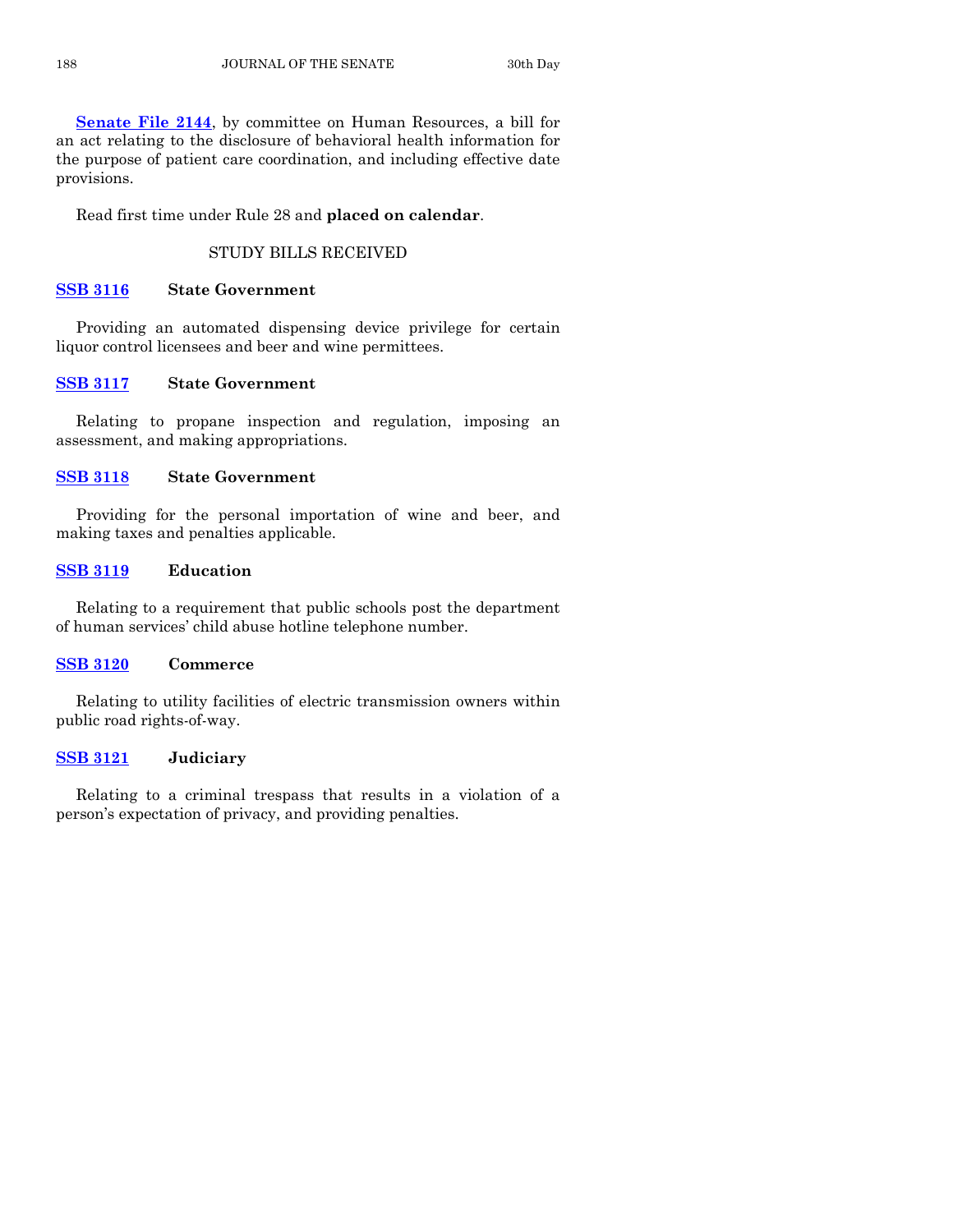## **[SSB 3122](http://coolice.legis.iowa.gov/Cool-ICE/default.asp?Category=billinfo&Service=Billbook&frame=1&GA=86&hbill=SSB3122) Judiciary**

Relating to the criminal offense of identity theft, and providing penalties.

#### **[SSB 3123](http://coolice.legis.iowa.gov/Cool-ICE/default.asp?Category=billinfo&Service=Billbook&frame=1&GA=86&hbill=SSB3123) Judiciary**

Relating to the modification of the sex offender registry requirements for certain offenders.

## **[SSB 3124](http://coolice.legis.iowa.gov/Cool-ICE/default.asp?Category=billinfo&Service=Billbook&frame=1&GA=86&hbill=SSB3124) Transportation**

Relating to the use of licenses and advertisements by motor vehicle dealers and wholesalers, and providing penalties.

## **[SSB 3125](http://coolice.legis.iowa.gov/Cool-ICE/default.asp?Category=billinfo&Service=Billbook&frame=1&GA=86&hbill=SSB3125) Natural Resources and Environment**

Relating to incidents involving pesticide contamination, including by drift, providing for reporting, testing and analysis, making appropriations, and making penalties applicable.

## **[SSB 3126](http://coolice.legis.iowa.gov/Cool-ICE/default.asp?Category=billinfo&Service=Billbook&frame=1&GA=86&hbill=SSB3126) Natural Resources and Environment**

Proposing an amendment to the Constitution of the State of Iowa providing that the people of the state have a right to hunt, fish, and harvest wildlife.

## **[SSB 3127](http://coolice.legis.iowa.gov/Cool-ICE/default.asp?Category=billinfo&Service=Billbook&frame=1&GA=86&hbill=SSB3127) Judiciary**

Modifying the criminal penalties for a controlled substance that contains cocaine base, and providing penalties.

## **[SSB 3128](http://coolice.legis.iowa.gov/Cool-ICE/default.asp?Category=billinfo&Service=Billbook&frame=1&GA=86&hbill=SSB3128) Appropriations**

Relating to the early childhood Iowa initiative, modifying an appropriation, and including effective date and retroactive applicability provisions.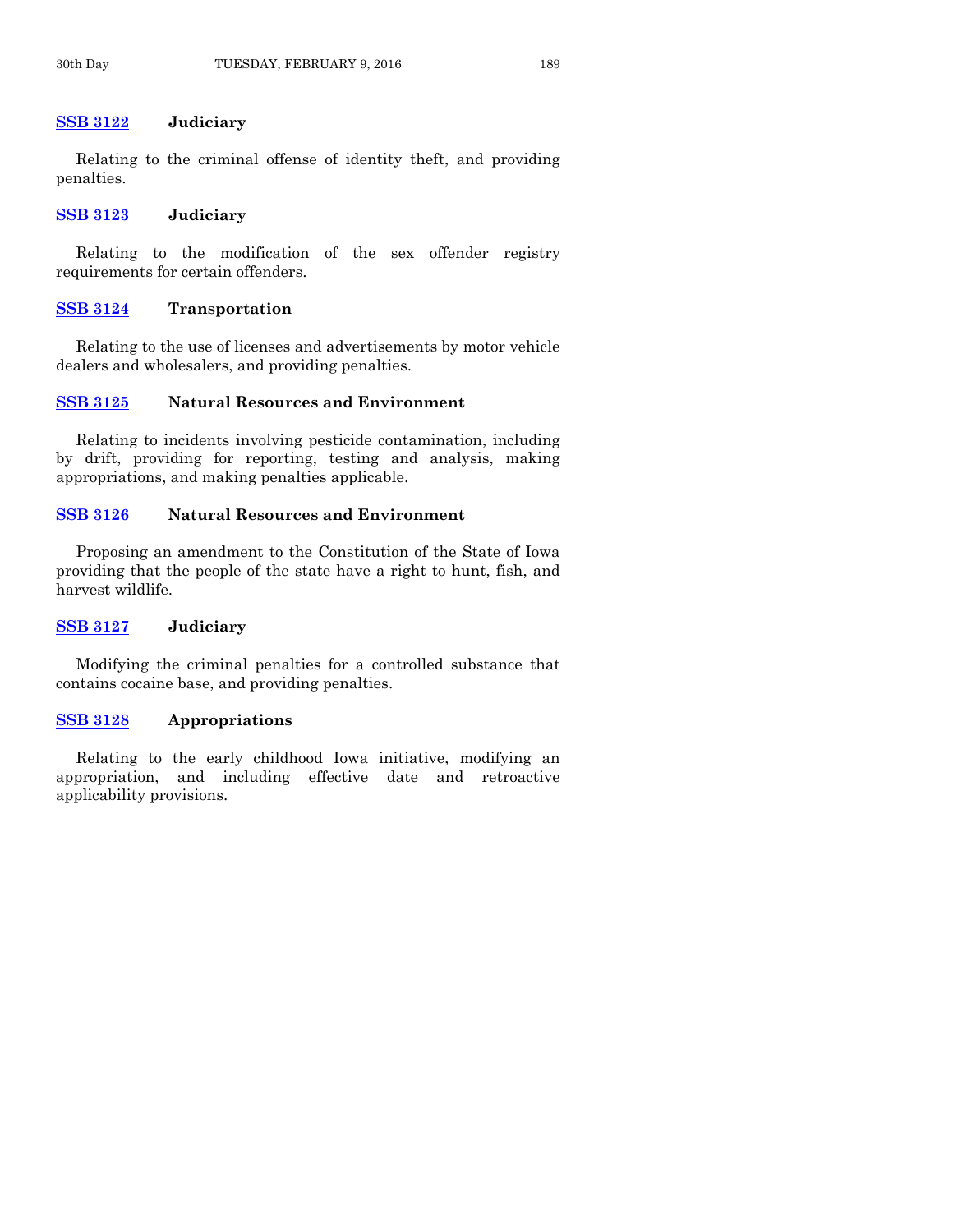## **[SSB 3129](http://coolice.legis.iowa.gov/Cool-ICE/default.asp?Category=billinfo&Service=Billbook&frame=1&GA=86&hbill=SSB3129) Appropriations**

Relating to and making appropriations involving state government entities involved with agriculture, natural resources, and environmental protection.

## **[SSB 3130](http://coolice.legis.iowa.gov/Cool-ICE/default.asp?Category=billinfo&Service=Billbook&frame=1&GA=86&hbill=SSB3130) Appropriations**

Relating to the funding of, the operation of, and appropriation of moneys to the college student aid commission, the department for the blind, the department of education, and the state board of regents, and providing for related matters and including effective date provisions.

## **[SSB 3131](http://coolice.legis.iowa.gov/Cool-ICE/default.asp?Category=billinfo&Service=Billbook&frame=1&GA=86&hbill=SSB3131) Agriculture**

Providing for the administration of certain excise taxes imposed on the sale of cattle.

## SUBCOMMITTEE ASSIGNMENTS

## **[Senate File 2058](http://coolice.legis.iowa.gov/Cool-ICE/default.asp?Category=billinfo&Service=Billbook&frame=1&GA=86&hbill=SF2058)**

LOCAL GOVERNMENT: Taylor, Chair; Brase and Guth

**[Senate File 2074](http://coolice.legis.iowa.gov/Cool-ICE/default.asp?Category=billinfo&Service=Billbook&frame=1&GA=86&hbill=SF2074)**

JUDICIARY: Horn, Chair; Bisignano and Shipley

**[Senate File 2082](http://coolice.legis.iowa.gov/Cool-ICE/default.asp?Category=billinfo&Service=Billbook&frame=1&GA=86&hbill=SF2082)**

JUDICIARY: Kinney, Chair; Schneider and Sodders

## **[Senate File 2083](http://coolice.legis.iowa.gov/Cool-ICE/default.asp?Category=billinfo&Service=Billbook&frame=1&GA=86&hbill=SF2083)**

JUDICIARY: Kinney, Chair; Taylor and Whitver

**Senate [File 2084](http://coolice.legis.iowa.gov/Cool-ICE/default.asp?Category=billinfo&Service=Billbook&frame=1&GA=86&hbill=SF2084)**

ECONOMIC GROWTH: Sodders, Chair; Anderson and Dotzler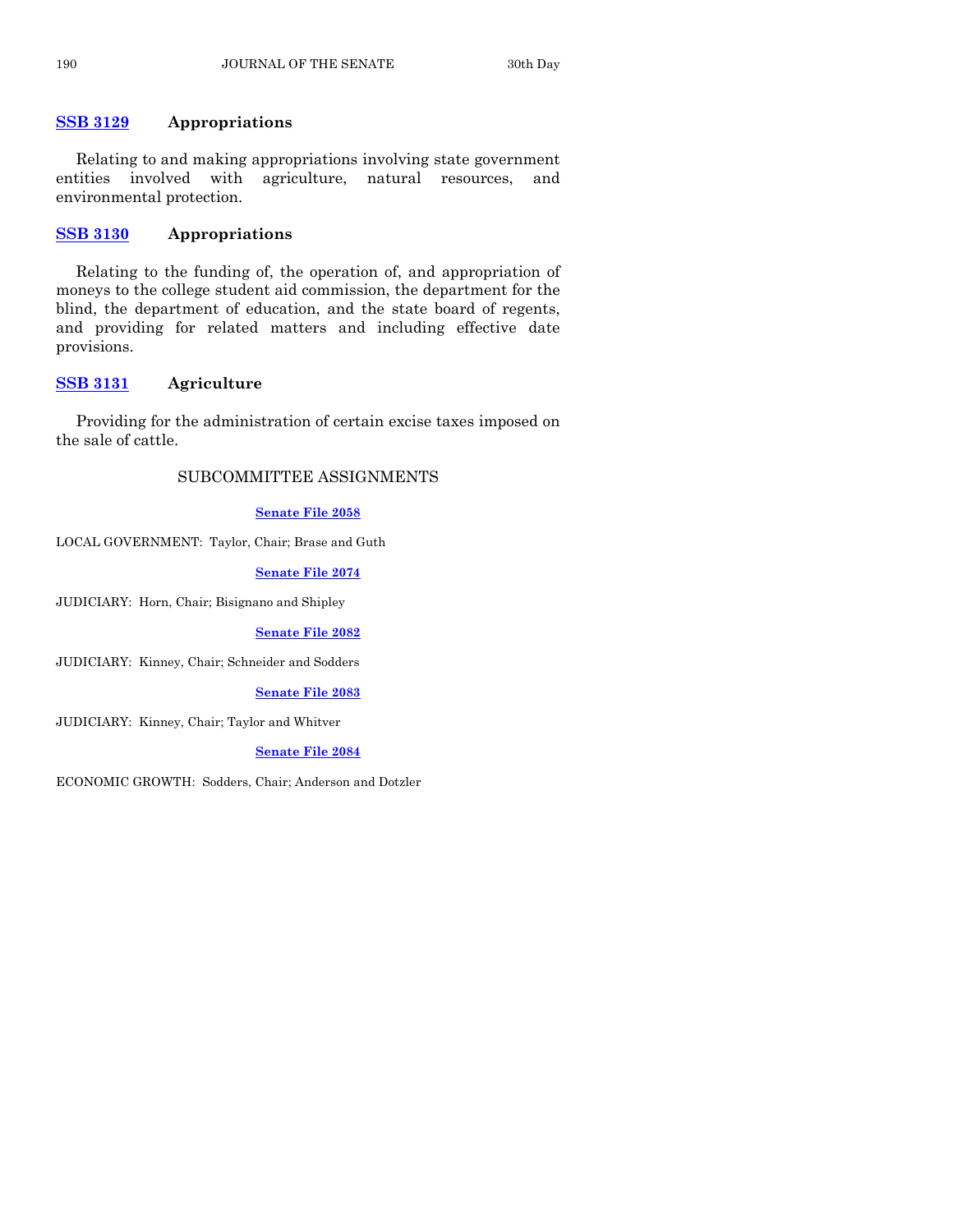#### **[Senate File 2085](http://coolice.legis.iowa.gov/Cool-ICE/default.asp?Category=billinfo&Service=Billbook&frame=1&GA=86&hbill=SF2085)**

## ECONOMIC GROWTH: Mathis, Chair; Chapman and Danielson

#### **[Senate File 2087](http://coolice.legis.iowa.gov/Cool-ICE/default.asp?Category=billinfo&Service=Billbook&frame=1&GA=86&hbill=SF2087)**

JUDICIARY: Sodders, Chair; Horn and Schneider

### **[Senate File 2088](http://coolice.legis.iowa.gov/Cool-ICE/default.asp?Category=billinfo&Service=Billbook&frame=1&GA=86&hbill=SF2088)**

JUDICIARY: Taylor, Chair; Quirmbach and Zaun

#### **[Senate File 2089](http://coolice.legis.iowa.gov/Cool-ICE/default.asp?Category=billinfo&Service=Billbook&frame=1&GA=86&hbill=SF2089)**

JUDICIARY: Sodders, Chair; Horn and Schneider

## **[Senate File 2100](http://coolice.legis.iowa.gov/Cool-ICE/default.asp?Category=billinfo&Service=Billbook&frame=1&GA=86&hbill=SF2100)**

WAYS AND MEANS: Petersen, Chair; Quirmbach and Smith

#### **[Senate File 2106](http://coolice.legis.iowa.gov/Cool-ICE/default.asp?Category=billinfo&Service=Billbook&frame=1&GA=86&hbill=SF2106)**

COMMERCE: Courtney, Chair; Bolkcom and Smith

#### **[Senate File 2114](http://coolice.legis.iowa.gov/Cool-ICE/default.asp?Category=billinfo&Service=Billbook&frame=1&GA=86&hbill=SF2114)**

JUDICIARY: Horn, Chair; Schneider and Sodders

## **[Senate File 2117](http://coolice.legis.iowa.gov/Cool-ICE/default.asp?Category=billinfo&Service=Billbook&frame=1&GA=86&hbill=SF2117)**

JUDICIARY: Horn, Chair; Kinney and Whitver

#### **[Senate File 2118](http://coolice.legis.iowa.gov/Cool-ICE/default.asp?Category=billinfo&Service=Billbook&frame=1&GA=86&hbill=SF2118)**

TRANSPORTATION: Dvorsky, Chair; Quirmbach and Smith

### **[Senate File 2121](http://coolice.legis.iowa.gov/Cool-ICE/default.asp?Category=billinfo&Service=Billbook&frame=1&GA=86&hbill=SF2121)**

COMMERCE: Bolkcom, Chair; Anderson and Sodders

#### **Senate [File 2122](http://coolice.legis.iowa.gov/Cool-ICE/default.asp?Category=billinfo&Service=Billbook&frame=1&GA=86&hbill=SF2122)**

HUMAN RESOURCES: Dotzler, Chair; Allen and Garrett

## **[Senate File 2126](http://coolice.legis.iowa.gov/Cool-ICE/default.asp?Category=billinfo&Service=Billbook&frame=1&GA=86&hbill=SF2126)**

HUMAN RESOURCES: Wilhelm, Chair; Chelgren and Taylor

#### **[Senate File 2133](http://coolice.legis.iowa.gov/Cool-ICE/default.asp?Category=billinfo&Service=Billbook&frame=1&GA=86&hbill=SF2133)**

NATURAL RESOURCES AND ENVIRONMENT: Dearden, Chair; Brase and Rozenboom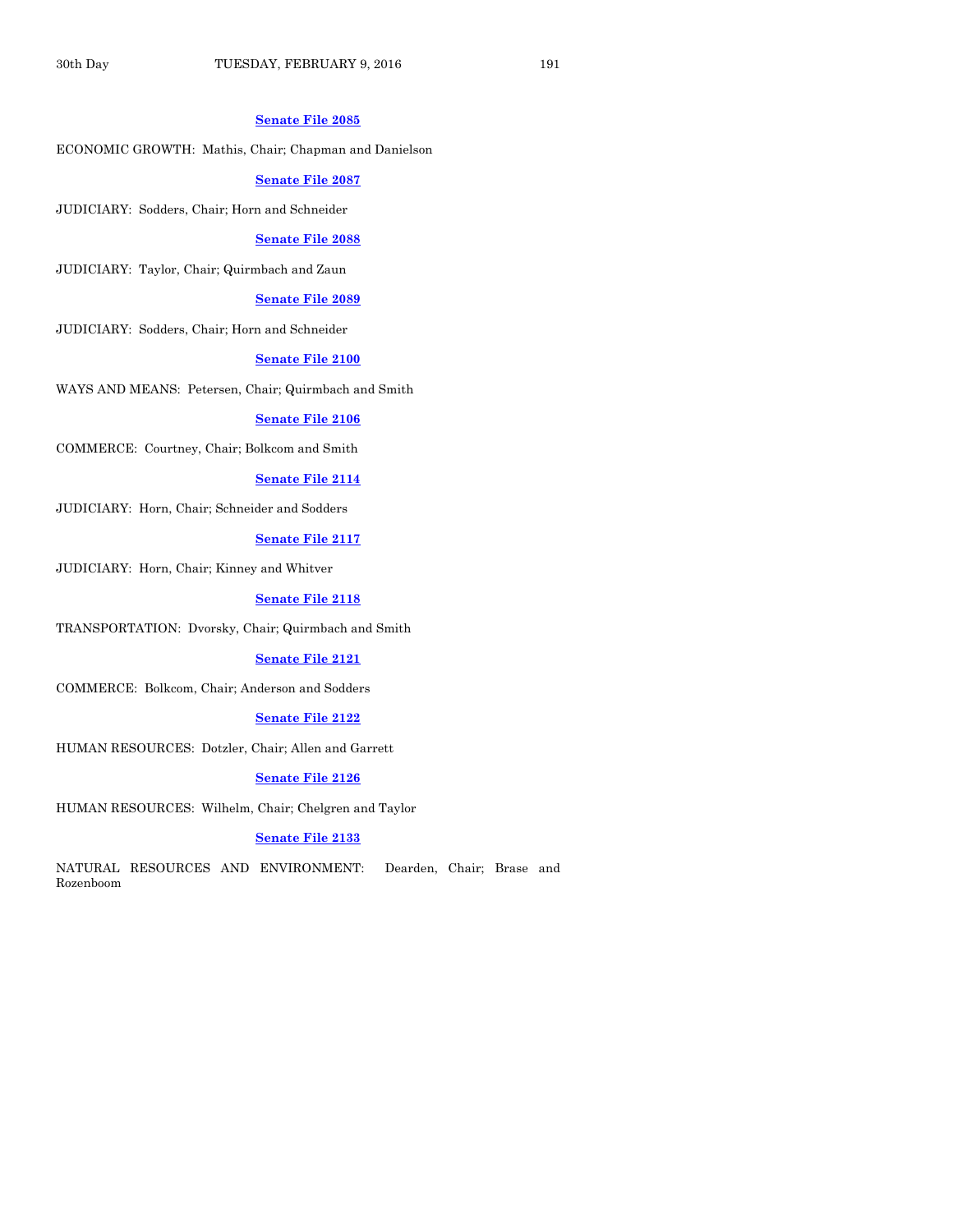#### **[Senate File 2135](http://coolice.legis.iowa.gov/Cool-ICE/default.asp?Category=billinfo&Service=Billbook&frame=1&GA=86&hbill=SF2135)**

AGRICULTURE: Kinney, Chair; Brase and Shipley

#### **[SSB 3061](http://coolice.legis.iowa.gov/Cool-ICE/default.asp?Category=billinfo&Service=Billbook&frame=1&GA=86&hbill=SSB3061)** (Reassigned)

LOCAL GOVERNMENT: Bisignano, Chair; Brase and Sinclair

## **[SSB 3116](http://coolice.legis.iowa.gov/Cool-ICE/default.asp?Category=billinfo&Service=Billbook&frame=1&GA=86&hbill=SSB3116)**

STATE GOVERNMENT: Danielson, Chair; Horn and Whitver

## **[SSB 3117](http://coolice.legis.iowa.gov/Cool-ICE/default.asp?Category=billinfo&Service=Billbook&frame=1&GA=86&hbill=SSB3117)**

STATE GOVERNMENT: Bowman, Chair; McCoy and Schultz

#### **[SSB 3118](http://coolice.legis.iowa.gov/Cool-ICE/default.asp?Category=billinfo&Service=Billbook&frame=1&GA=86&hbill=SSB3118)**

STATE GOVERNMENT: Danielson, Chair; Bertrand and Schoenjahn

## **[SSB 3119](http://coolice.legis.iowa.gov/Cool-ICE/default.asp?Category=billinfo&Service=Billbook&frame=1&GA=86&hbill=SSB3119)**

EDUCATION: Quirmbach, Chair; Behn and Mathis

## **[SSB 3120](http://coolice.legis.iowa.gov/Cool-ICE/default.asp?Category=billinfo&Service=Billbook&frame=1&GA=86&hbill=SSB3120)**

COMMERCE: Allen, Chair; Anderson and McCoy

#### **[SSB 3121](http://coolice.legis.iowa.gov/Cool-ICE/default.asp?Category=billinfo&Service=Billbook&frame=1&GA=86&hbill=SSB3121)**

JUDICIARY: Kinney, Chair; Garrett and Sodders

## **[SSB 3122](http://coolice.legis.iowa.gov/Cool-ICE/default.asp?Category=billinfo&Service=Billbook&frame=1&GA=86&hbill=SSB3122)**

JUDICIARY: Kinney, Chair; Hogg and Shipley

#### **[SSB 3123](http://coolice.legis.iowa.gov/Cool-ICE/default.asp?Category=billinfo&Service=Billbook&frame=1&GA=86&hbill=SSB3123)**

JUDICIARY: Quirmbach, Chair; Garrett and Taylor

## **[SSB 3124](http://coolice.legis.iowa.gov/Cool-ICE/default.asp?Category=billinfo&Service=Billbook&frame=1&GA=86&hbill=SSB3124)**

TRANSPORTATION: Bowman, Chair; Danielson and Kapucian

## **[SSB 3125](http://coolice.legis.iowa.gov/Cool-ICE/default.asp?Category=billinfo&Service=Billbook&frame=1&GA=86&hbill=SSB3125)**

NATURAL RESOURCES AND ENVIRONMENT: Schoenjahn, Chair; Kinney and Zumbach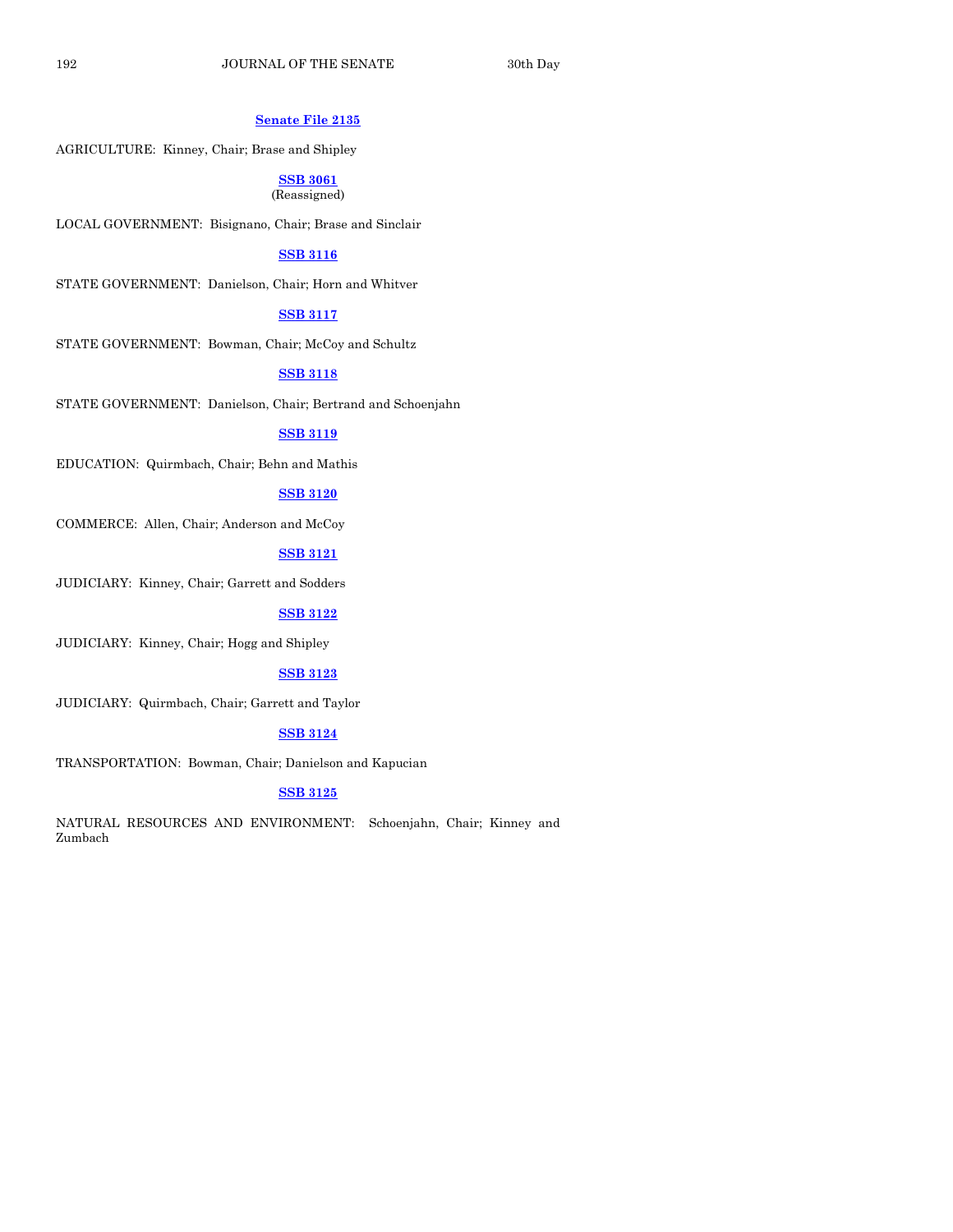## **[SSB 3126](http://coolice.legis.iowa.gov/Cool-ICE/default.asp?Category=billinfo&Service=Billbook&frame=1&GA=86&hbill=SSB3126)**

NATURAL RESOURCES AND ENVIRONMENT: Dearden, Chair; Brase and Shipley

#### **[SSB 3127](http://coolice.legis.iowa.gov/Cool-ICE/default.asp?Category=billinfo&Service=Billbook&frame=1&GA=86&hbill=SSB3127)**

JUDICIARY: Sodders, Chair; Garrett and Horn

## **[SSB 3128](http://coolice.legis.iowa.gov/Cool-ICE/default.asp?Category=billinfo&Service=Billbook&frame=1&GA=86&hbill=SSB3128)**

APPROPRIATIONS: Mathis, Chair; Chapman, Dvorsky, Kraayenbrink and Schoenjahn

#### **[SSB 3129](http://coolice.legis.iowa.gov/Cool-ICE/default.asp?Category=billinfo&Service=Billbook&frame=1&GA=86&hbill=SSB3129)**

APPROPRIATIONS: Dvorsky, Chair; Chapman and Wilhelm

## **[SSB 3130](http://coolice.legis.iowa.gov/Cool-ICE/default.asp?Category=billinfo&Service=Billbook&frame=1&GA=86&hbill=SSB3130)**

APPROPRIATIONS: Dvorsky, Chair; Chapman and Schoenjahn

## **[SSB 3131](http://coolice.legis.iowa.gov/Cool-ICE/default.asp?Category=billinfo&Service=Billbook&frame=1&GA=86&hbill=SSB3131)**

AGRICULTURE: Brase, Chair; Kinney and Shipley

## FINAL COMMITTEE REPORTS OF BILL ACTION

#### **HUMAN RESOURCES**

**Bill Title:** [SENATE FILE 2136](http://coolice.legis.iowa.gov/Cool-ICE/default.asp?Category=billinfo&Service=Billbook&frame=1&GA=86&hbill=SF2136) [\(SSB 3073\)](http://coolice.legis.iowa.gov/Cool-ICE/default.asp?Category=billinfo&Service=Billbook&frame=1&GA=86&hbill=SSB3073), a bill for an act requiring immunization against meningococcal disease for certain students.

**Recommendation:** APPROVED COMMITTEE BILL.

**Final Vote:** Ayes, 11: Mathis, Ragan, Johnson, Allen, Bolkcom, Dotzler, Garrett, Jochum, Segebart, Taylor, and Wilhelm. Nays, 1: Costello. Absent, 1: Chelgren.

**Fiscal Note:** NOT REQUIRED UNDER JOINT RULE 17.

## **ALSO:**

**Bill Title: \***[SENATE FILE 2144](http://coolice.legis.iowa.gov/Cool-ICE/default.asp?Category=billinfo&Service=Billbook&frame=1&GA=86&hbill=SF2144) (formerly [SF 2032\),](http://coolice.legis.iowa.gov/Cool-ICE/default.asp?Category=billinfo&Service=Billbook&frame=1&GA=86&hbill=SF2032) a bill for an act relating to the disclosure of behavioral health information for the purpose of patient care coordination, and including effective date provisions.

**Recommendation:** APPROVED COMMITTEE BILL.

**Final Vote:** Ayes, 12: Mathis, Ragan, Johnson, Allen, Bolkcom, Costello, Dotzler, Garrett, Jochum, Segebart, Taylor, and Wilhelm. Nays, none. Absent, 1: Chelgren.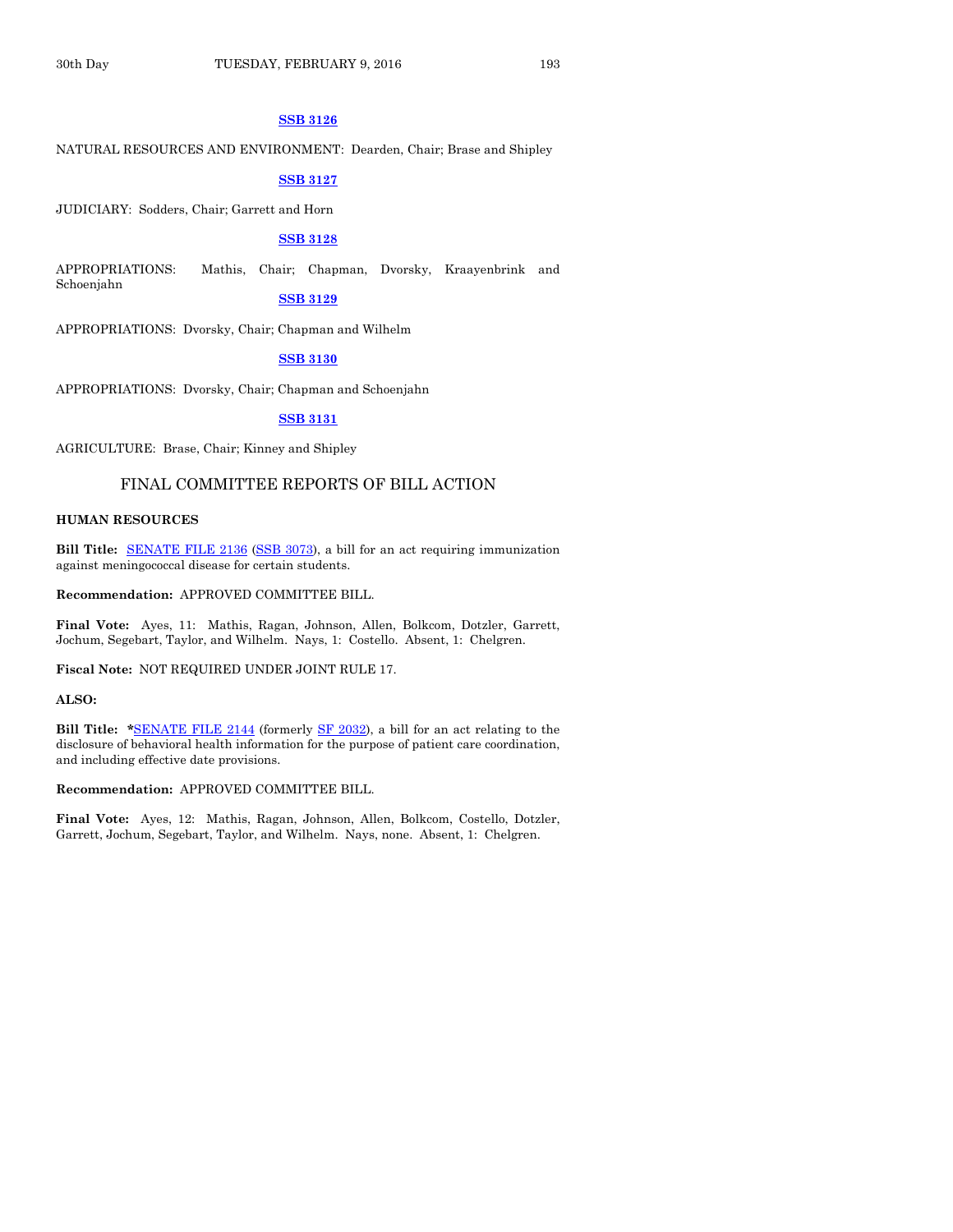#### **Fiscal Note:** NOT REQUIRED UNDER JOINT RULE 17.

\*Pursuant to Rule 40, the Legislative Services Agency reported nonsubstantive changes to the members of the Human Resources Committee on Senate [File 2144,](http://coolice.legis.iowa.gov/Cool-ICE/default.asp?Category=billinfo&Service=Billbook&frame=1&GA=86&hbill=SF2144) and they were attached to the committee report.

#### **STATE GOVERNMENT**

**Bill Title: \***[SENATE FILE 2142](http://coolice.legis.iowa.gov/Cool-ICE/default.asp?Category=billinfo&Service=Billbook&frame=1&GA=86&hbill=SF2142) (formerly [SF 2001\)](http://coolice.legis.iowa.gov/Cool-ICE/default.asp?Category=billinfo&Service=Billbook&frame=1&GA=86&hbill=SF2001), a bill for an act relating to voter registration and voting by lowering the age at which a person may register to vote and the age at which a registered voter is eligible to vote in a primary election.

#### **Recommendation:** APPROVED COMMITTEE BILL.

**Final Vote:** Ayes, 14: Danielson, Courtney, Bertrand, Bowman, Chapman, Dearden, Dvorsky, Feenstra, Horn, Johnson, Petersen, Schoenjahn, Schultz, and Whitver. Nays, none. Absent, 1: McCoy.

#### **Fiscal Note:** NOT REQUIRED UNDER JOINT RULE 17.

\*Pursuant to Rule 40, the Legislative Services Agency reported nonsubstantive changes to the members of the State Government Committee on Senate [File 2142,](http://coolice.legis.iowa.gov/Cool-ICE/default.asp?Category=billinfo&Service=Billbook&frame=1&GA=86&hbill=SF2142) and they were attached to the committee report.

#### **ALSO:**

**Bill Title: \***[SENATE FILE 2143](http://coolice.legis.iowa.gov/Cool-ICE/default.asp?Category=billinfo&Service=Billbook&frame=1&GA=86&hbill=SF2143) [\(SSB 3011\)](http://coolice.legis.iowa.gov/Cool-ICE/default.asp?Category=billinfo&Service=Billbook&frame=1&GA=86&hbill=SSB3011), a bill for an act relating to public disclosure of the receipt of certain gifts, bequests, and honoraria and making penalties applicable.

#### **Recommendation:** APPROVED COMMITTEE BILL.

**Final Vote:** Ayes, 14: Danielson, Courtney, Bertrand, Bowman, Chapman, Dearden, Dvorsky, Feenstra, Horn, Johnson, Petersen, Schoenjahn, Schultz, and Whitver. Nays, none. Absent, 1: McCoy.

## **Fiscal Note:** NOT REQUIRED UNDER JOINT RULE 17.

\*Pursuant to Rule 40, the Legislative Services Agency reported nonsubstantive changes to the members of the State Government Committee on Senate [File 2143,](http://coolice.legis.iowa.gov/Cool-ICE/default.asp?Category=billinfo&Service=Billbook&frame=1&GA=86&hbill=SF2143) and they were attached to the committee report.

## AMENDMENT FILED

S–[5003](http://coolice.legis.iowa.gov/Cool-ICE/default.asp?Category=billinfo&Service=Billbook&frame=1&GA=86&hbill=S5003) S.F. [2092](http://coolice.legis.iowa.gov/Cool-ICE/default.asp?Category=billinfo&Service=Billbook&frame=1&GA=86&hbill=SF2092) Brad Zaun Tim L. Kapucian Jack Whitver Jake Chapman Rick Bertrand Mark Costello